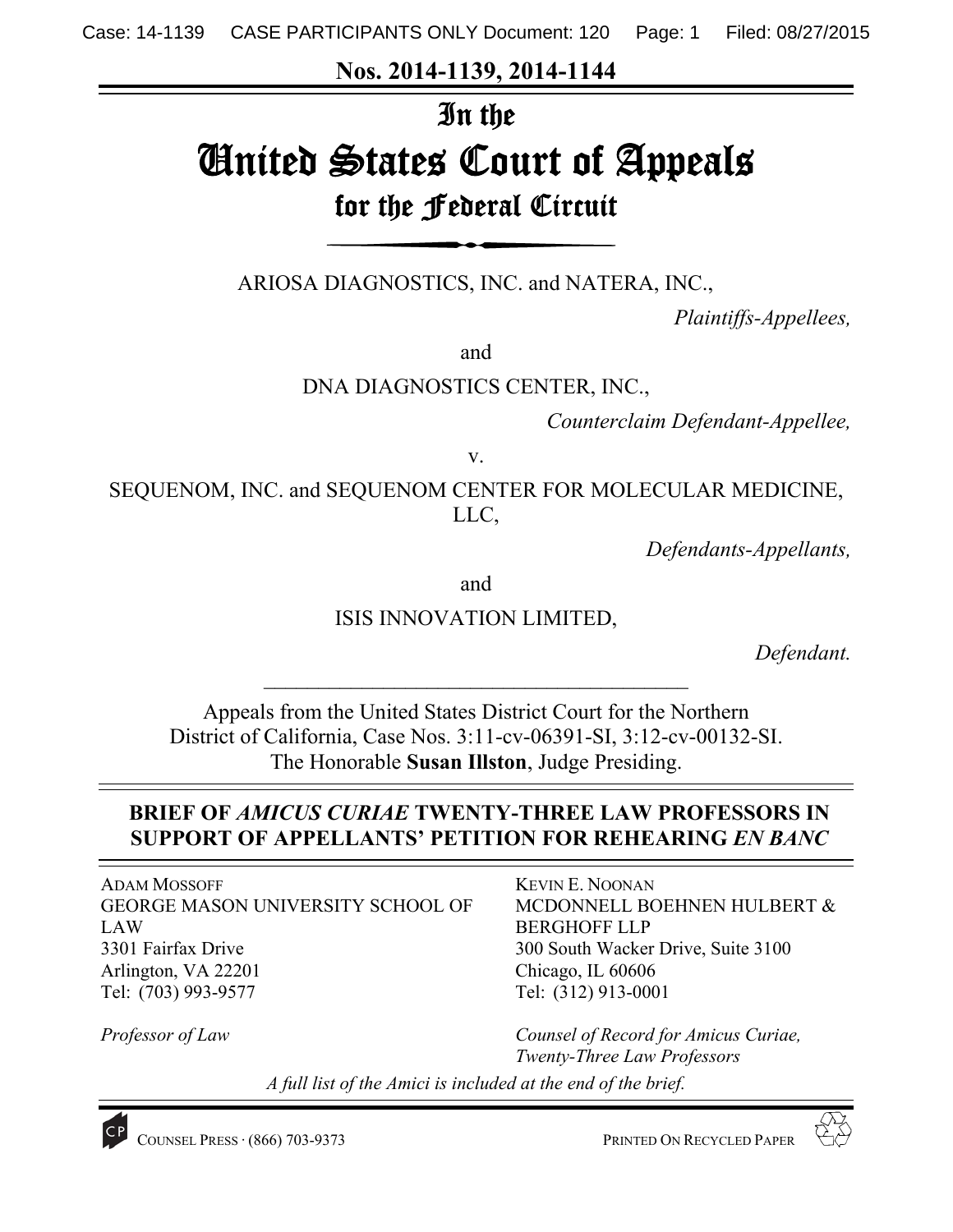## **CERTIFICATE OF INTEREST**

Pursuant to Federal Circuit Rules 28(a)(1) and 47.4(a), counsel for *amicus curiae* state the following:

1. The full names of every party or *amicus* represented by us is:

Twenty-Three Law Professors Specializing in Patent Law and Policy

2. The name of the real party in interest (if the party named in the caption is not the real party in interest) represented by us is:

Not applicable.

3. All parent corporations and any publicly held companies that own 10 percent or more of the stock of the party or *amicus curiae* represented by us is:

None.

4. The names of all law firms and the partners or associates that appeared for any of the parties or *amicus* now represented by us in the trial court or agency or in a prior proceeding in this case or are expected to appear in this Court are:

Kevin E. Noonan of McDonnell Boehnen Hulbert & Berghoff LLP

Dated: August 27, 2015 /s/ Kevin E. Noonan

 Kevin E. Noonan McDonnell Boehnen Hulbert & Berghoff LLP 300 South Wacker Drive Chicago, IL 60606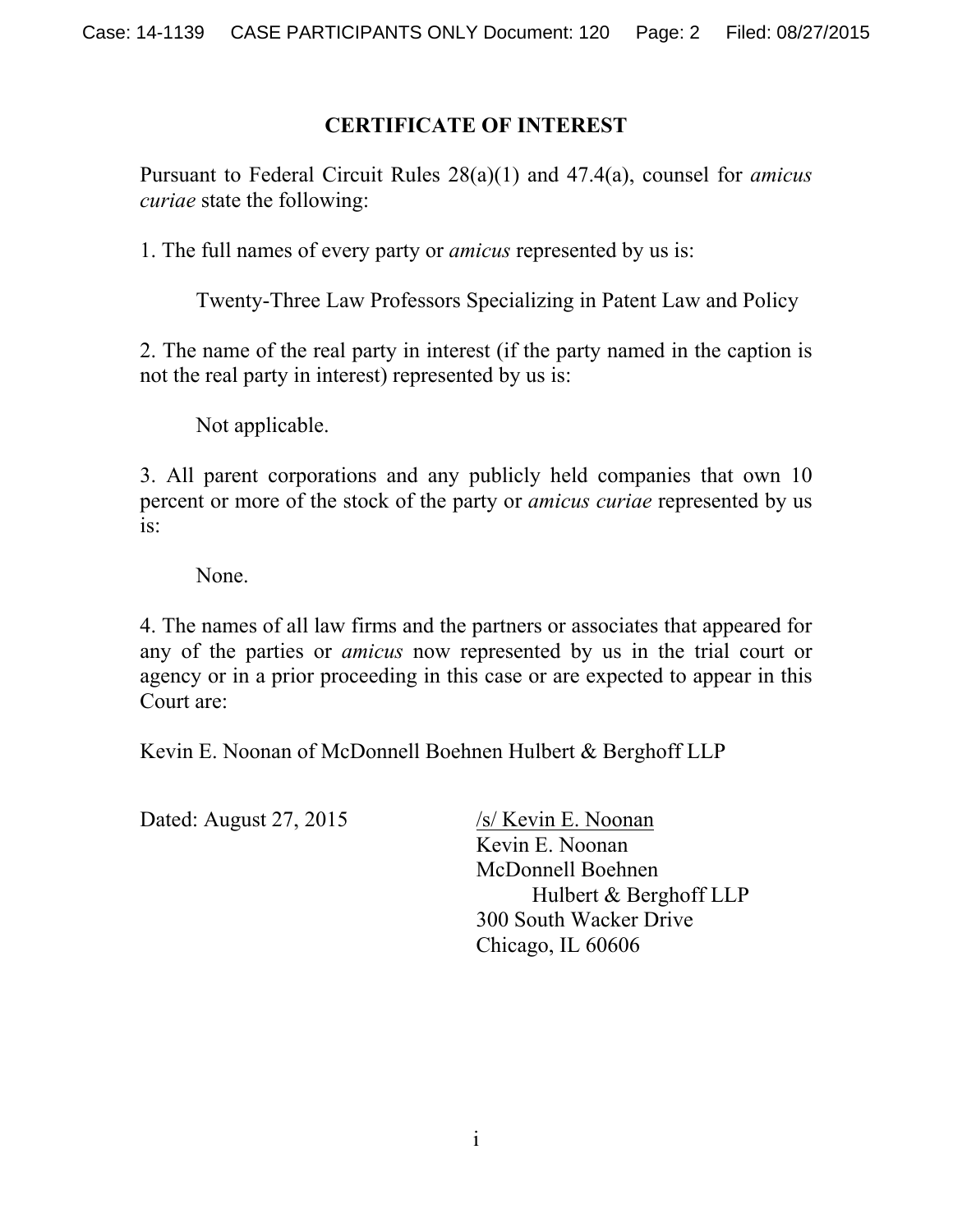# **TABLE OF CONTENTS**

## **PAGE**

| I. The Panel Decision Undermines Twenty-First-Century Innovation                                                                         |  |
|------------------------------------------------------------------------------------------------------------------------------------------|--|
| II. The Panel's Analysis Contradicts $\S$ 101 Jurisprudence As Evidenced<br>By How It Cast Doubts on Validity of Classic Method Patents4 |  |
|                                                                                                                                          |  |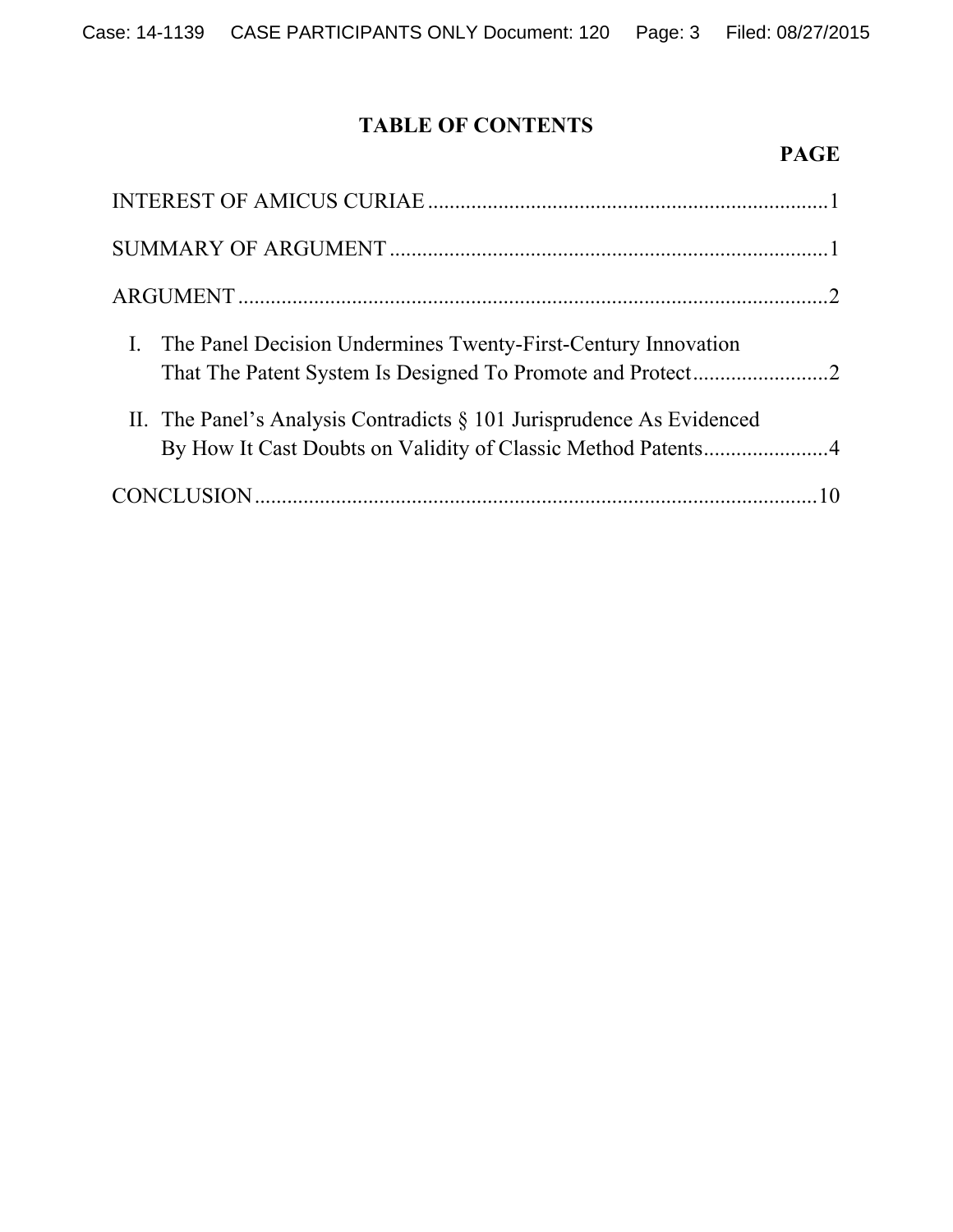# **TABLE OF AUTHORITIES**

| <b>CASES</b>                                                                                                                                 | PAGE(S) |
|----------------------------------------------------------------------------------------------------------------------------------------------|---------|
| Ariosa Diagnostics, Inc. v. Sequenom Inc.,                                                                                                   |         |
| Bilski v. Kappos,                                                                                                                            |         |
|                                                                                                                                              |         |
| Dolbear v. American Bell Telephone Company,                                                                                                  |         |
|                                                                                                                                              |         |
| Mayo Collaborative Services v. Prometheus Laboratories, Inc.,                                                                                |         |
| O'Reilly v. Morse,                                                                                                                           |         |
|                                                                                                                                              |         |
| Wisconsin v. Pelican Ins. Co.,                                                                                                               |         |
| <b>STATUTES</b>                                                                                                                              |         |
|                                                                                                                                              |         |
| <b>OTHER AUTHORITIES</b>                                                                                                                     |         |
| Accelerate Diagnostics, 2014 Annual Report (2015), available at http://ir.ax<br>dx.com/secfiling.cfm?filingID=1000096-15-20&CIK=7272074      |         |
| CHRISTOPHER BEAUCHAMP, INVENTED BY LAW: ALEXANDER GRAHAM BELL AND                                                                            |         |
| Justin Hughes, Copyright and Incomplete Historiographies: Of Piracy,<br>Propertization, and Thomas Jefferson, 79 S. CAL. L. REV. 993 (2006)9 |         |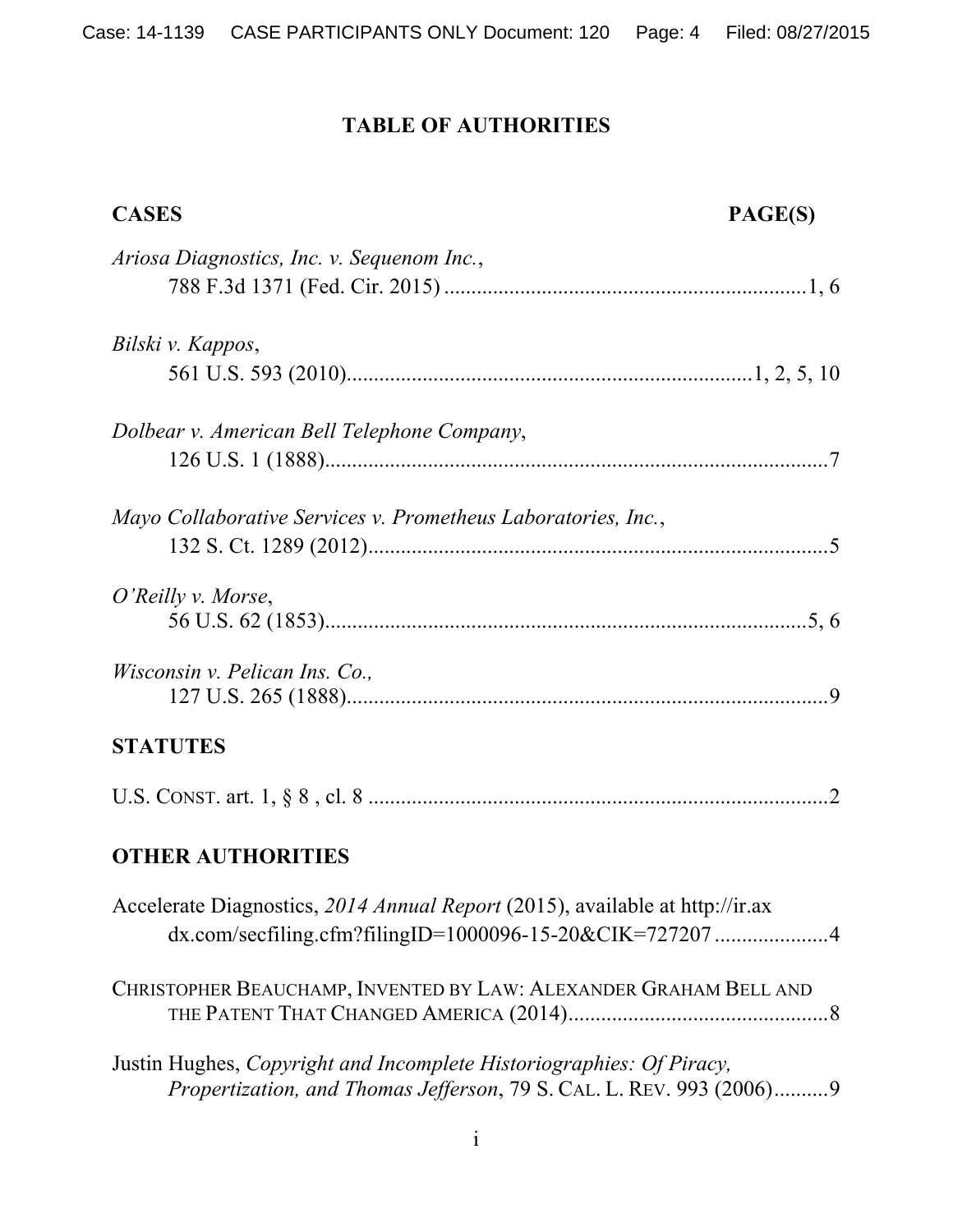| Neal Katyal & Paul Clement, On the Meaning of "Natural Born Citizen," 128                                                                                  |
|------------------------------------------------------------------------------------------------------------------------------------------------------------|
| Adam Mossoff, O'Reilly v. Morse (Aug. 18, 2014), available at                                                                                              |
| Adam Mossoff, Who Cares What Thomas Jefferson Thought About Patents?<br>Reevaluating the Patent "Privilege" in Historical Context, 92 CORNELL L.           |
| Mystery Solved! What is the cost to develop and launch a Diagnostic?, Diaceutics<br>Group, http://www.diaceutics.com/mystery-solved-what-cost-develop-and- |
| Henry M. Payntor, <i>The First Patent</i> (rev., 1998), available at<br>http://www.me.utexas.edu/~longoria/paynter/hmp/The First Patent.html8              |
| Michael Risch, <i>Nothing is Patentable</i> , FLORIDA L. REV. F. (2015),                                                                                   |
| Roche, Annual Report 2014, (2015), available at                                                                                                            |
| THE IMPORTANCE OF DIAGNOSTICS, http://www.biomerieux.com/en/importance-                                                                                    |
|                                                                                                                                                            |
|                                                                                                                                                            |
|                                                                                                                                                            |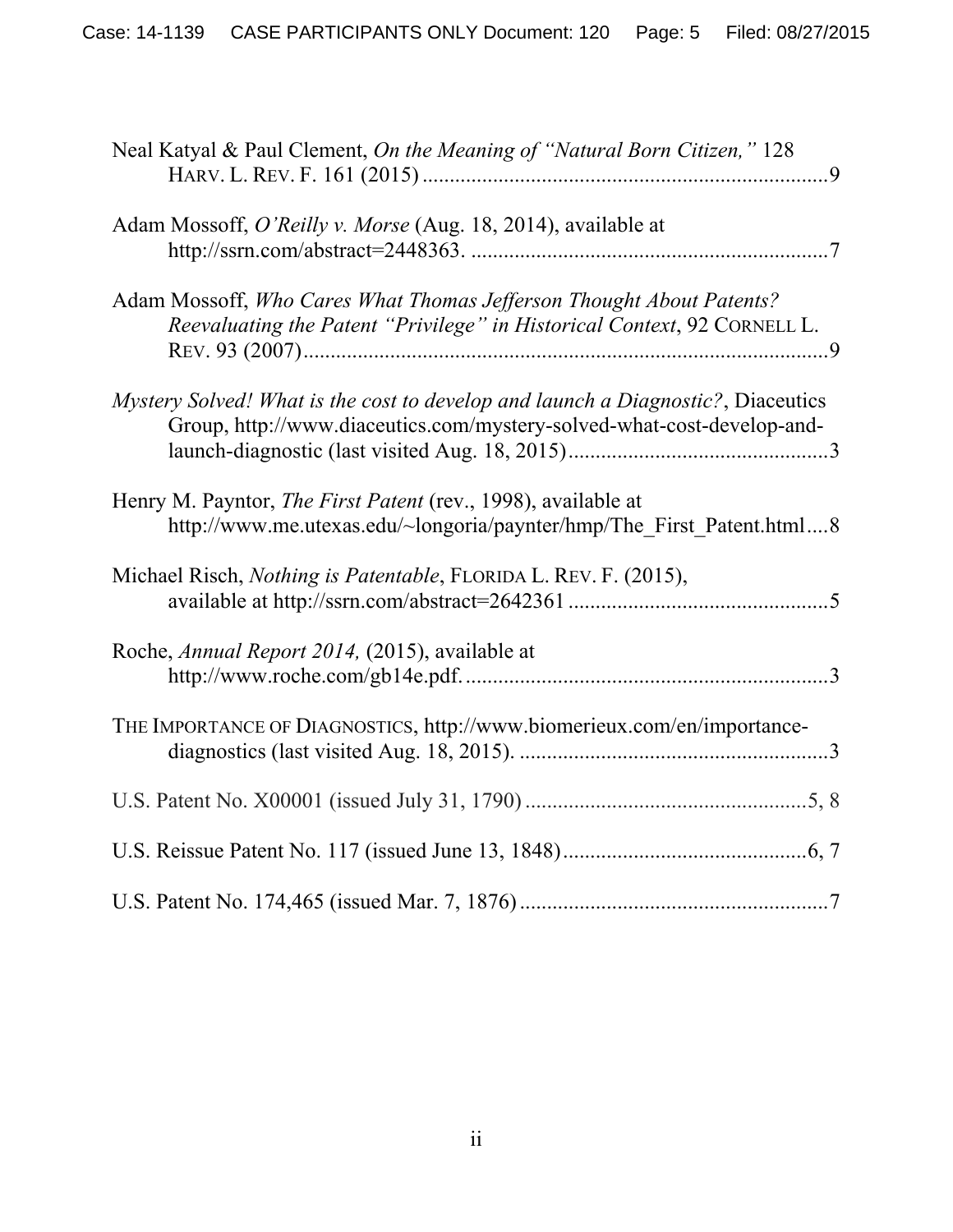# **INTEREST OF THE AMICUS CURIAE**<sup>1</sup>

The *amicus curiae* are twenty-three law professors who teach and write on patent law and policy, and are thus concerned with the integrity of the legal system that secures innovation to its creators and to the companies that commercialize it in the marketplace. Although *amici* may differ amongst themselves on other aspects of modern patent law and policy, they are united in their professional opinion that this court should grant rehearing *en banc* because the panel decision's application of § 101 undermines the function of the patent system to promote and to legally secure twenty-first-century innovation. They have no stake in the parties or in the outcome of the case.

#### **SUMMARY OF ARGUMENT**

The panel decision exceeded the scope of the Supreme Court's  $\S$  101 jurisprudence in distinguishing patents claiming laws of nature, natural phenomena, and abstract ideas from patents claiming patent-eligible applications of those concepts.<sup>2</sup> As the Supreme Court recognized in *Bilski v. Kappos*, 561 U.S. 591 (2010), Section 101 is a "dynamic provision designed to encompass new and

l

<sup>&</sup>lt;sup>1</sup> No party's counsel authored this brief in whole or part; no party or party's counsel contributed money intended to fund preparing or submitting the brief; and no person other than amici, their members, or counsel contributed money intended to fund preparing or submitting the brief. Fed. R. App. P.  $29(c)(5)$ . The authority under which this brief is filed comes from the contemporaneously filed motion for leave to file this brief in support of Appellants' Petition For Rehearing *En Banc*. 2 *Ariosa Diagnostics, Inc. v. Sequenom, Inc*., 788 F.3d 1371 (Fed. Cir. 2015).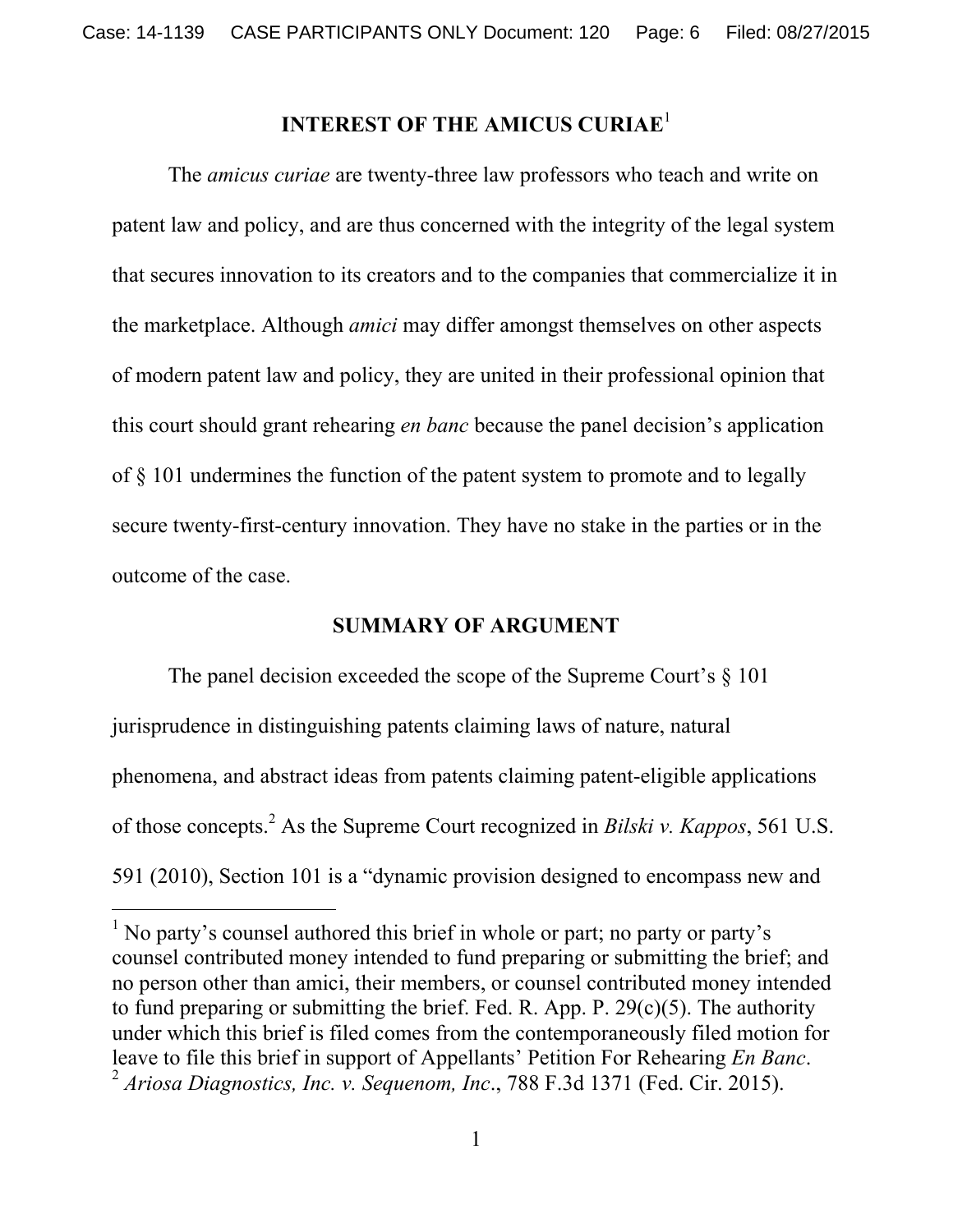unforeseen inventions." *Id.* at 605. Since the parties and other *amici* address the legal infirmities and technological errors in the panel's decision, *amici* here offer two further insights as to how the panel decision undermines the essential function of the patent system in promoting new innovation. First, development and commercialization of prenatal genetic diagnostic tests is exactly the type of twentyfirst-century innovation the patent system is designed to promote as a historically "unforeseen invention." *Id.* at 605. Second, the panel's analysis is not even "a sufficient basis for evaluating processes similar to those in the Industrial Revolution," because if applied consistently it would call into question nineteenthcentury patented innovation the Supreme Court deemed valid. *Id.* at 605.

#### **ARGUMENT**

### **I. The Panel Decision Undermines Twenty-First-Century Innovation That The Patent System Is Designed To Promote And Protect**

The panel's decision contravenes the *Bilski* Court's injunction that § 101 tests should not impede the progress of future innovation. The massive research and development into new technological applications of genetic diagnostic testing methods exemplifies the "progress of . . . useful Arts" the patent system is intended to promote and secure to its creators.<sup>3</sup>

 $\overline{a}$ 

 $3 \text{ U.S.}$  CONST. art. 1, § 8, cl. 8.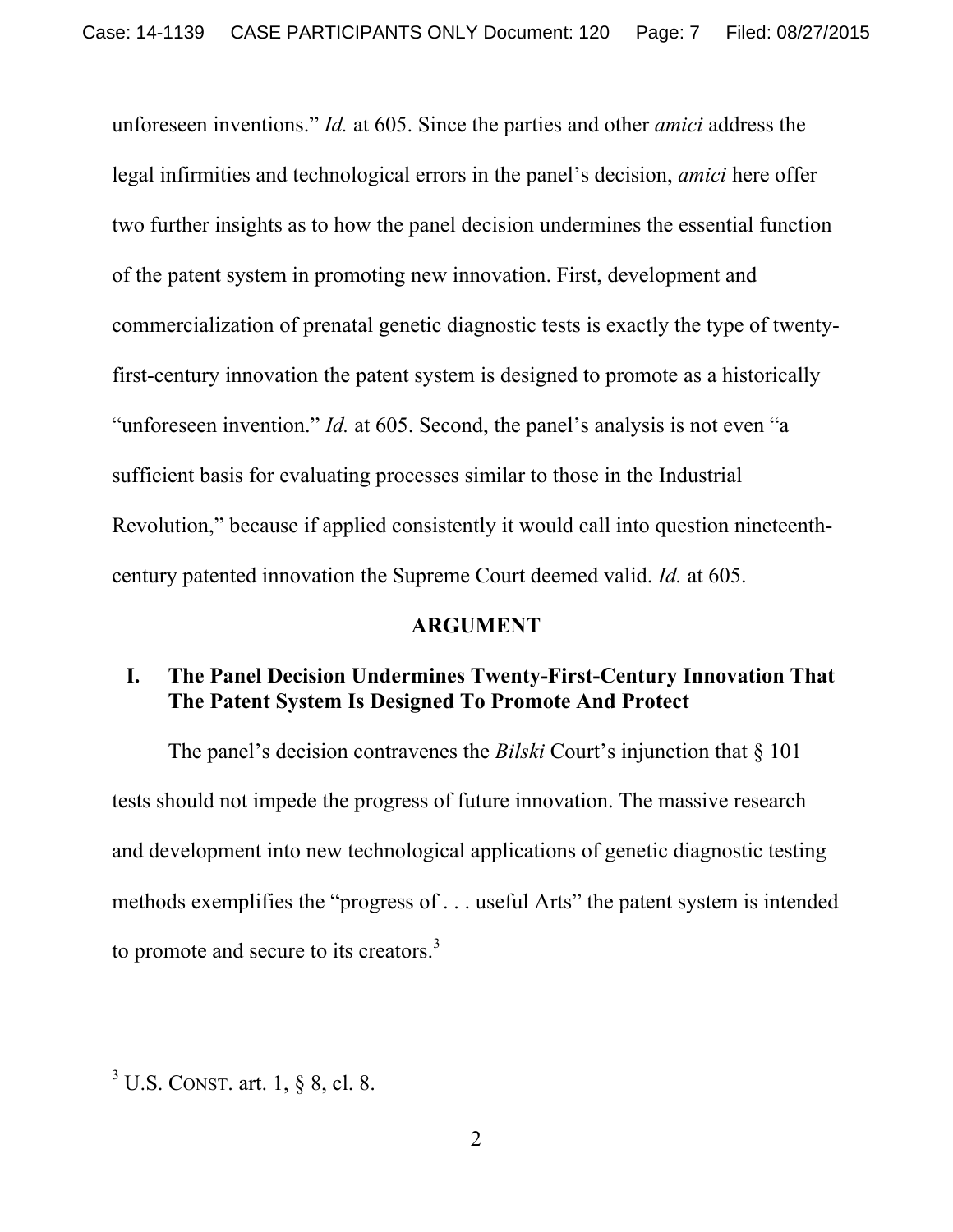As the close relationship between genetic variation (and mutational injury) and disease has become more clear as a result of massive research and development (R&D) expenditures, the value of genetic diagnostic tools has increased exponentially. Experts now estimate that 60-70% of all medical treatment decisions are based on the results of diagnostic tests.<sup>4</sup> Such tests have immense benefits for patient care and greatly reduce associated costs (including decreasing hospitalization and avoiding unnecessary treatment).<sup>5</sup>

The economics of innovative diagnostic tests reflect exactly the economic justification for the patent system: the cost of applying a genetic diagnostic test is relatively low, but the *ex ante* R&D cost is enormous and is not reflected in the marginal cost of the medical test itself. According to one study, the average cost to develop and commercialize a diagnostic testing technology in the United States is between \$50-75 million and can exceed \$100 million for developing and commercializing novel diagnostic technologies.<sup>6</sup> Screening for diseases with complex genetic interactions, like diabetes, heart disease, and cancer, require even greater investments. As the *Bilski* Court recognized, the patent system exists to

l

<sup>4</sup> THE IMPORTANCE OF DIAGNOSTICS, http://www.biomerieux.com/en/importancediagnostics (last visited Aug. 18, 2015).

<sup>5</sup> Roche, *Annual Report 2014*, 33 (2015), available at http://www.roche.com/gb14e.pdf.

<sup>6</sup> *Mystery Solved! What is the cost to develop and launch a Diagnostic?*, Diaceutics Group, http://www.diaceutics.com/mystery-solved-what-cost-develop-and-launchdiagnostic (last visited Aug. 18, 2015).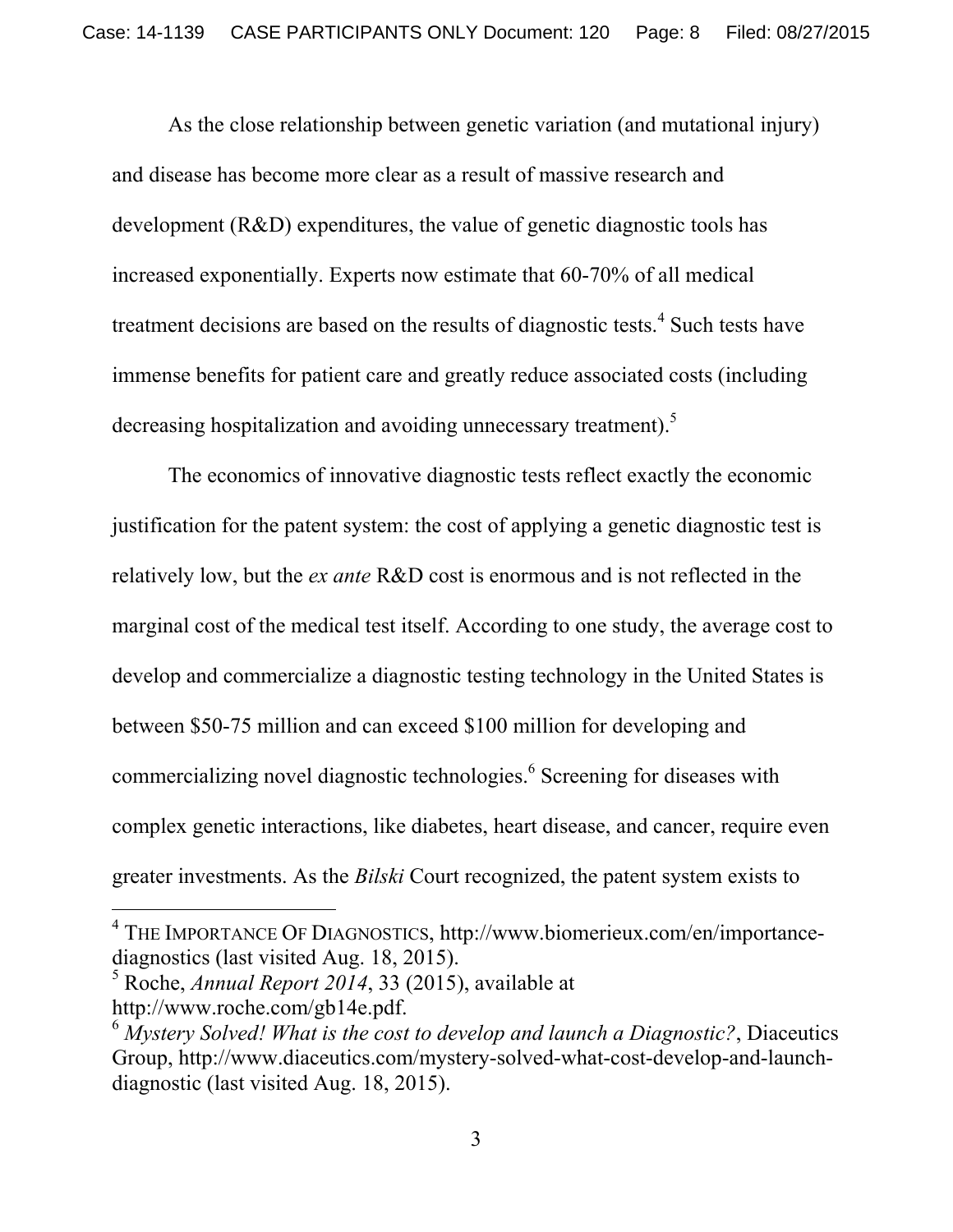promote new inventions on the frontier of human technological knowledge like genetic testing methods, which by necessity require massive R&D expenditures that can only be recouped via the protections offered by property rights in this innovation.

The panel decision contravenes this insight by the Supreme Court because it threatens to preclude many genetic and other diagnostic tests from the ambit of patent protection. It disincentivizes making the massive R&D investments required to create this new innovation in the twenty-first century. This is neither hyperbole nor conjecture. For example, Accelerate Diagnostics recently warned its investors that it "incurred significant costs in connection with the development and commercialization of [its] [diagnostic testing] technology" and "[i]f we are unable to effectively protect our  $\dots$  intellectual property, our business would be harmed."<sup>7</sup>

# **II. The Panel's Analysis Contradicts § 101 Jurisprudence As Evidenced By How It Cast Doubts on Validity of Classic Method Patents**

In *Mayo Collaborative Services v. Prometheus Laboratories*, the Supreme Court recognized that "too broad an interpretation of this exclusionary principle [regarding laws of nature, natural phenomena and abstract ideas] could eviscerate patent law. For all inventions at some level embody, use, reflect, rest upon, or

-

<sup>7</sup> Accelerate Diagnostics, *2014 Annual Report*, 23 (2015), available at http://ir.axdx.com/secfiling.cfm?filingID=1000096-15-20&CIK=727207.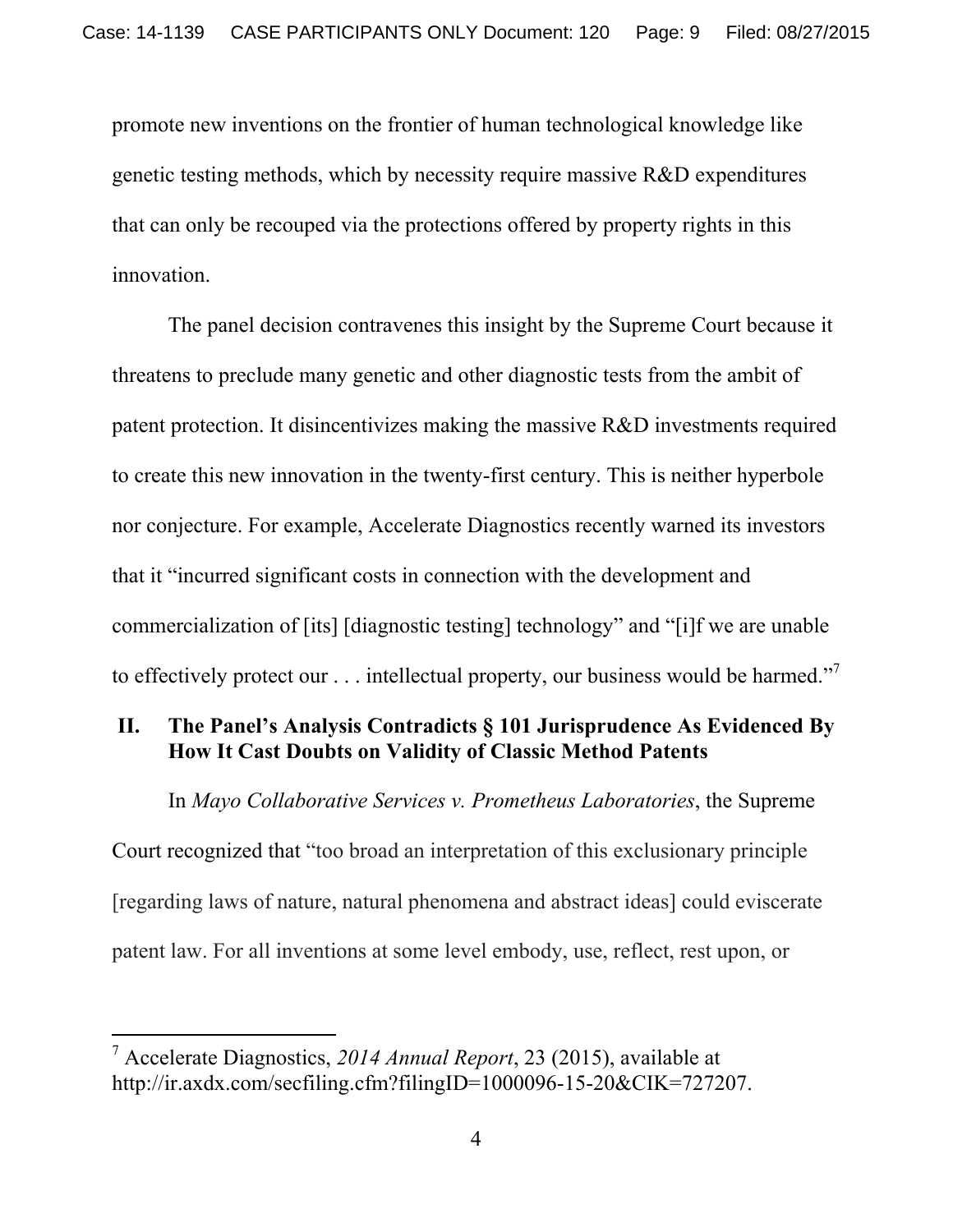apply laws of nature, natural phenomena, or abstract ideas."<sup>8</sup> Reflecting similar concerns, the *Bilski* Court rejected a § 101 test developed for assessing nineteenthcentury process patents because it failed in properly "determining the patentability of inventions in the Information Age" today.<sup>9</sup>

These admonitions by the Supreme Court directly apply to this case, because not only does the panel decision threaten an entire field of twenty-first-century inventive activity, it would also cast serious doubt about classic nineteenth-century patented innovation either validly issued under the patent laws or sustained by the Supreme Court. There are too many historical patents and Supreme Court decisions to discuss them all within the constraints of this brief, $^{10}$  and thus we will identify only a few exemplars, including the first patent issued in 1790 on a method for making potash. $^{11}$ 

Many judges and scholars cite to *O'Reilly v. Morse*, 56 U.S. 62 (1853), because the Supreme Court famously invalidated Claim 8 of Morse's patent, but many today may not remember that the *Morse* Court explicitly affirmed the

-

<sup>8</sup> *Mayo Collaborative Services v. Prometheus Laboratories, Inc.*, 566 U.S. \_\_\_, 132 S. Ct. 1289, 1293 (2012).

<sup>&</sup>lt;sup>9</sup> Bilski, 561 U.S. at 605. The Court further warned that "[a] categorical rule denying patent protection for 'inventions in areas not contemplated by Congress . . . would frustrate the purposes of the patent law." *Id.* (citing *Diamond v. Chakrabarty*, 447, U.S. 303, 315 (1980)).

<sup>10</sup> *See* Michael Risch, *Nothing is Patentable*, FLORIDA L. REV. F. (2015), available at http://ssrn.com/abstract=2642361 (noting classic patents called into doubt).  $11 \text{ U.S.}$  Patent No.  $X00001$  (issued July 31, 1790).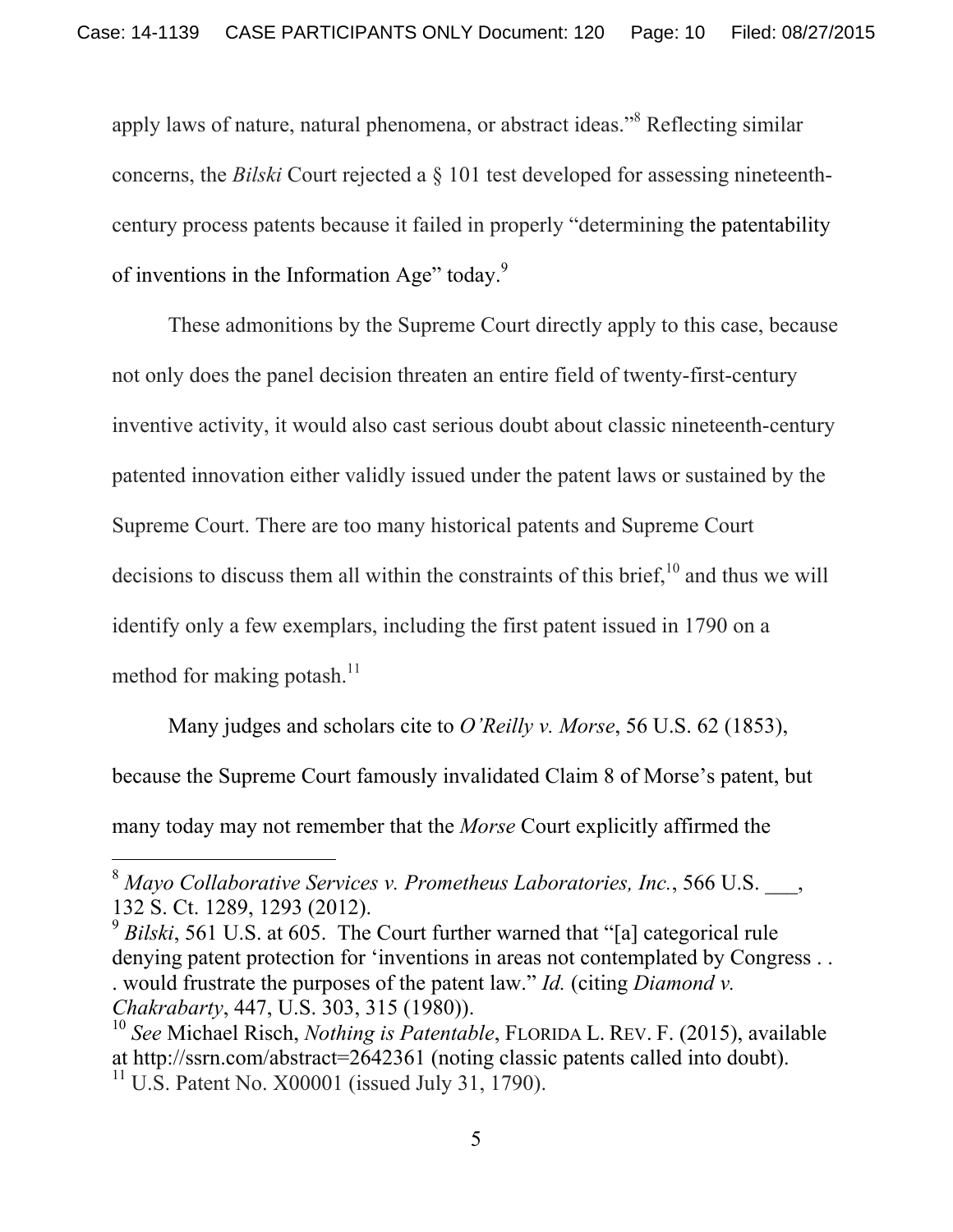validity of the first seven claims in Morse's patent.<sup>12</sup> This is important, because Claim 1 recited a method of operating an electro-magnetic telegraph that could be invalid under the panel's application of *Mayo*. Claim 1 is not quoted in Chief Justice Roger Taney's opinion in *Morse*, and so to understand this point, it is necessary to quote the relevant language from the claim:

First. . . . what I specially claim as my invention and improvement, is making use of the motive power of magnetism, when developed by the action of such current or currents substantially as set forth in the foregoing description of the first principal part of my invention, as means of operating or giving motion to machinery which may be used to imprint signals upon paper or other suitable material, or to produce sounds in any desired manner, for the purpose of telegraphic communication at any distances.<sup>13</sup>

Under the panel's interpretation of step one of the *Mayo* test, this claim

begins with patent ineligible natural phenomenon ("the motive power of

magnetism") and ends with an abstract idea ("communication at any distances").

According to the panel, the second step in the *Mayo* test then requires assessing whether the claim also recites merely "well-understood, routine, and conventional activity,"14 and each remaining element in Morse's Claim 1 recites conventional activity for the art in his time. First, Morse acknowledges in his specification that "it had been essayed to use the currents of electricity or

l

<sup>&</sup>lt;sup>12</sup> *See Morse*, 56 U.S. at 112 ("We perceive no well-founded objection . . . to his right to a patent for the first seven inventions set forth in the specification of his claims.").

 $13$  U.S. Reissue Patent No. 117 (issued June 13, 1848).

<sup>14</sup> *Ariosa,* 788 F.3d at 1377.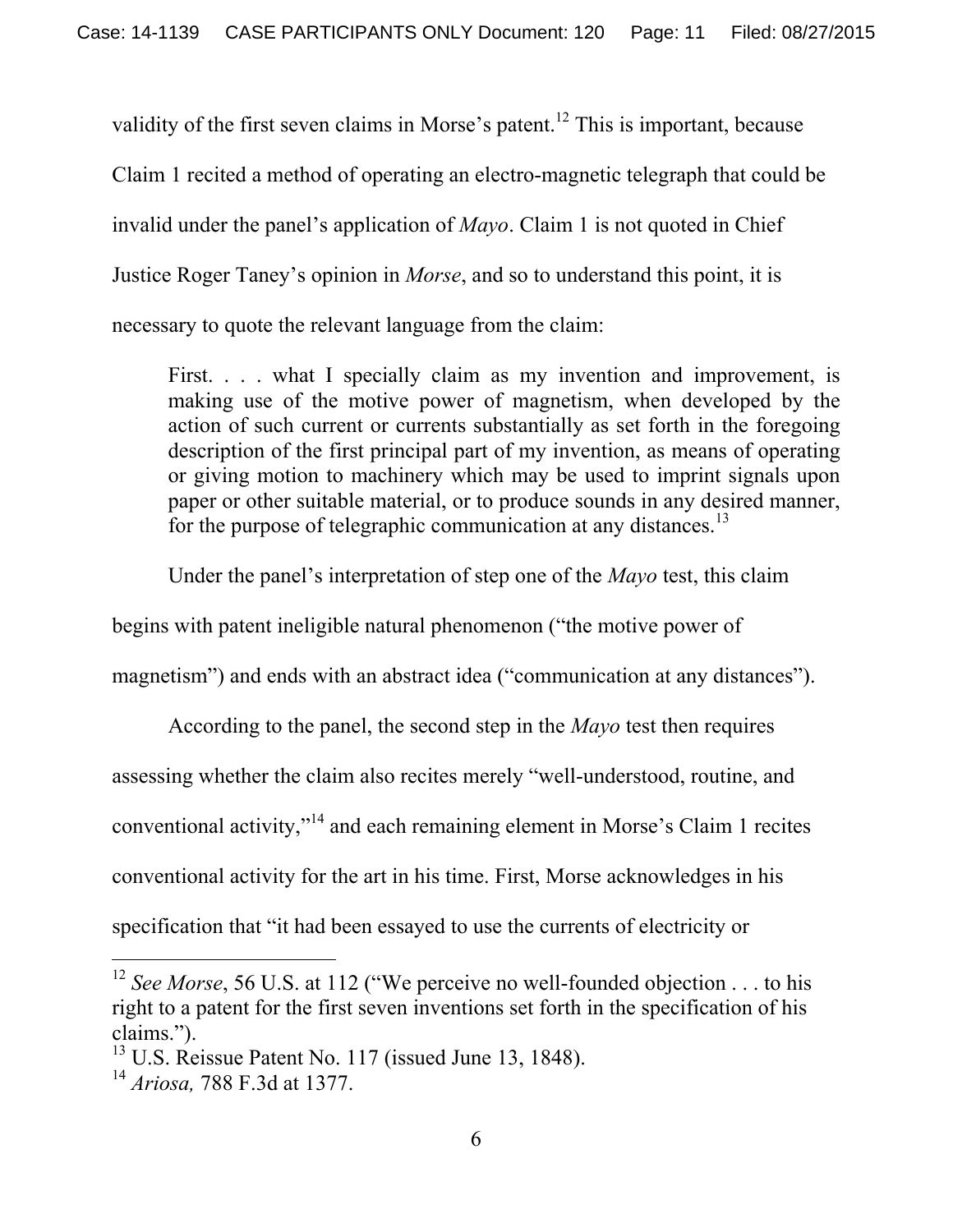galvanism for telegraphic purposes" before his invention, and he even acknowledges later in Claim 1 that "[t]here are various known methods of producing motion by electro-magnetism."15 Second, the steps he states in Claim 1 of "operating or giving motion to machinery," "imprinting signals upon paper or other suitable material," and "produc[ing] sounds," when assessed individually were undeniably routine and conventional in the 1830s when Morse invented his electro-magnetic telegraph.16 Accordingly, the *Ariosa* panel's application of the *Mayo* test, if applied to Claim 1 of Morse's patent in the same way the panel applied it to Sequenom's patent, leads to the conclusion that Morse's Claim 1 is arguably unpatentable subject matter. But this directly contradicts the Supreme Court's analysis and decision in *Morse* that Claim 1 is valid.

Another prominent and more commonly cited example of a patentable invention is Claim 5 of Alexander Graham Bell's patent on the telephone,  $17$  which was affirmed by the Supreme Court in *Dolbear v. American Bell Telephone Company*, 126 U.S. 1 (1888). Claim 5 recites:

The method of and apparatus for transmitting vocal or other sounds telegraphically . . . by causing electrical undulations, similar in form to the vibrations of the air accompanying the said vocal or other sounds.

 $\overline{a}$ 

 $15$  U.S. Reissue Patent No. 117 (issued June 13, 1848).

 $16$  For an historical analysis of the invention, patenting, commercialization and litigation of Morse's electro-magnetic telegraph, *see* Adam Mossoff, *O'Reilly v. Morse* (Aug. 18, 2014), available at http://ssrn.com/abstract=2448363.

 $17 \text{ U.S.}$  Patent No. 174,465 (issued Mar. 7, 1876).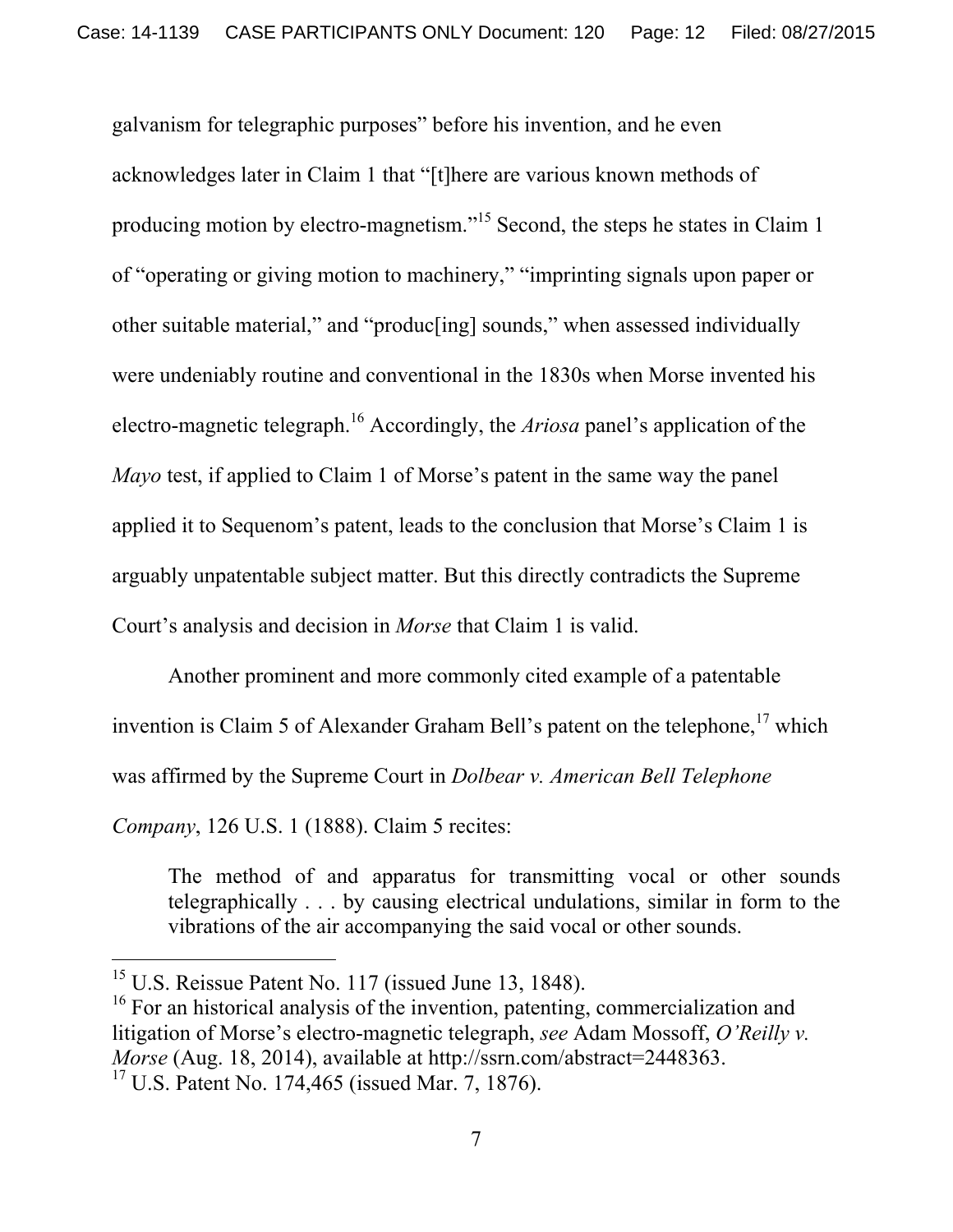Again, applying the *Ariosa* panel's analysis to Claim 5 in Bell's patent leads to the same conclusion reached for Claim 1 of Morse's patent. First, under *Mayo*  step one, Claim 5 begins and ends with "vocal and other sounds," and concerns generally the mere transmission of those sounds by electrical undulations. These concepts are natural phenomena, and thus are patent ineligible *per se*. The claim also does not recite anything significantly more than the ineligible concepts themselves that was not routine, well-understood and conventional, because telegraphic transmission and electrical undulation had been long known in the art.<sup>18</sup> Again, contrary to the Supreme Court's own analysis and decision in 1888, the *Ariosa* panel's analysis leads to the logical conclusion that Bell's famous Claim 5 is unpatentable subject matter.

Perhaps most surprising is that the first U.S. patent ever granted would be invalid under the panel's application of the *Mayo* two-step test. The first patent issued in 1790 to Samuel Hopkins for his method of making potash.<sup>19</sup> This method involved well-known steps such as burning and dissolving ash, and Hopkins' "inventive" contribution was in the timing and specific order of the steps.<sup>20</sup> Both of

-

<sup>18</sup> *See* CHRISTOPHER BEAUCHAMP, INVENTED BY LAW: ALEXANDER GRAHAM BELL AND THE PATENT THAT CHANGED AMERICA 58-85 (2014) (recounting claims of many prior and existing uses of electrical currents in telegraphic communication).  $19 \text{ U.S.}$  Patent No.  $X00001$  (granted July 31, 1790).

<sup>20</sup> *See* Henry M. Payntor, *The First Patent* (rev., 1998), available at http://www.me.utexas.edu/~longoria/paynter/hmp/The\_First\_Patent.html.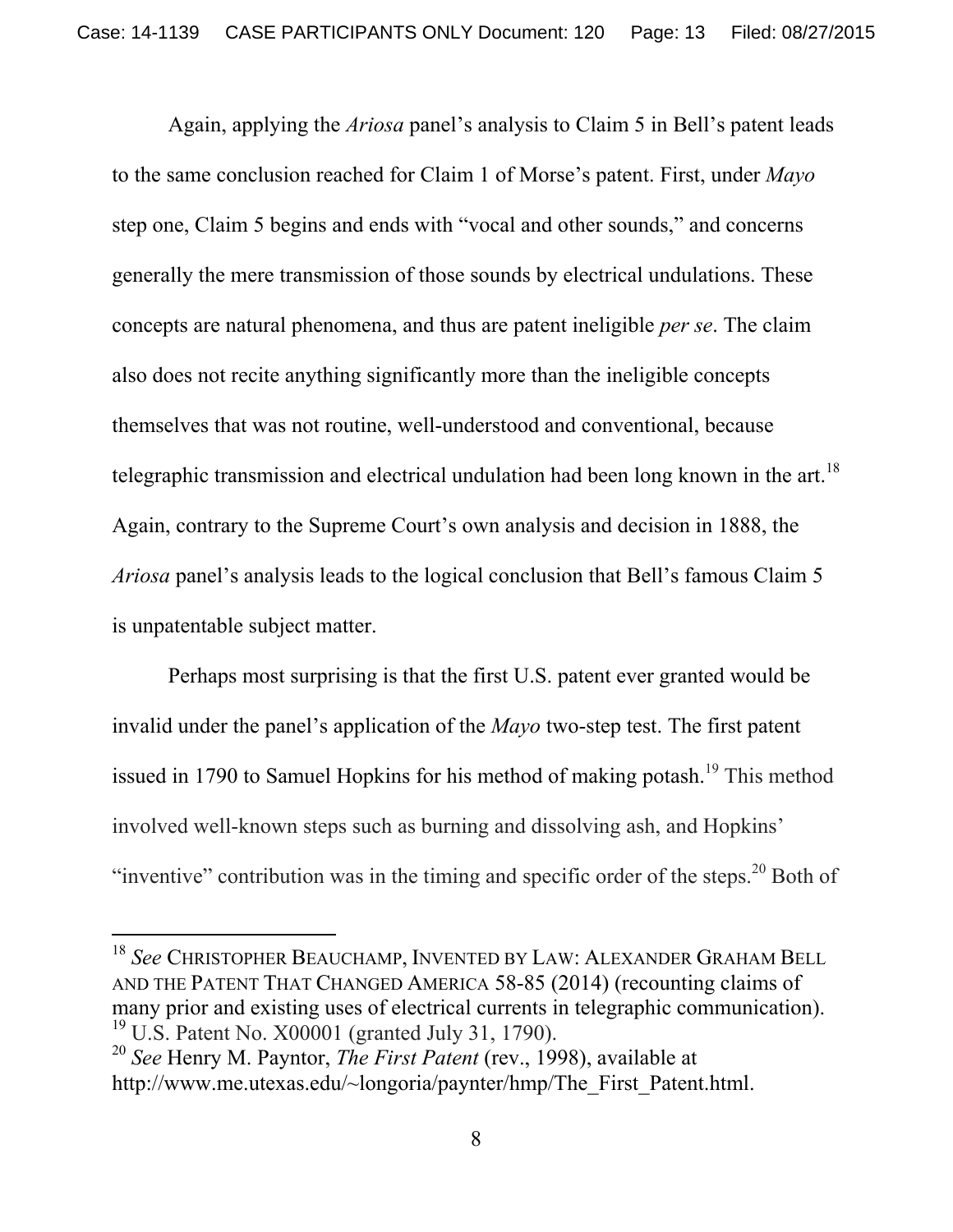these aspects of Hopkins' patent considered individually would be deemed basic facts or concepts of conventional human activity, and under the *Ariosa* panel's application of the *Mayo* test are arguably unpatentable subject matter.

This is significant because Hopkins' patent was signed by Thomas Jefferson as Secretary of State and as a member of the committee created under the 1790 Patent Act who reviewed Hopkins' application. Jefferson was both a drafter of some of the early patent laws and has long been known for his views that patents should be severely restricted in their issuance to inventors.<sup>21</sup> Moreover, Hopkins' patent was issued under the 1790 Patent Act, which was drafted by many of the original Framers of the Constitution who were then serving in Congress. Justices and constitutional scholars recognize legislation from the First Congress as having significant import as to the meaning of the Constitution.<sup>22</sup> This includes the Copyright and Patent Clause's authorization for Congress to secure an "exclusive

 $\overline{a}$ 

<sup>21</sup> *See* Adam Mossoff, *Who Cares What Thomas Jefferson Thought About Patents? Reevaluating the Patent "Privilege" in Historical Context*, 92 CORNELL L. REV. 93, 959-63 (2007); *see also* Justin Hughes, *Copyright and Incomplete Historiographies: Of Piracy, Propertization, and Thomas Jefferson*, 79 S. CAL. L. REV. 993, 1026-34 (2006) (discussing Jefferson's contradictory views on the legitimacy of patents and copyrights).

<sup>22</sup> *See, e.g., Wisconsin v. Pelican Ins. Co.*, 127 U.S. 265, 297 (1888) (quoting 1789 Judiciary Act as primary evidence of meaning of Article III, § 2); Neal Katyal & Paul Clement, *On the Meaning of "Natural Born Citizen,"* 128 HARV. L. REV. F. 161, 161 (2015) ("The Supreme Court has long recognized that two particularly useful sources in understanding constitutional terms are British common law and enactments of the First Congress.").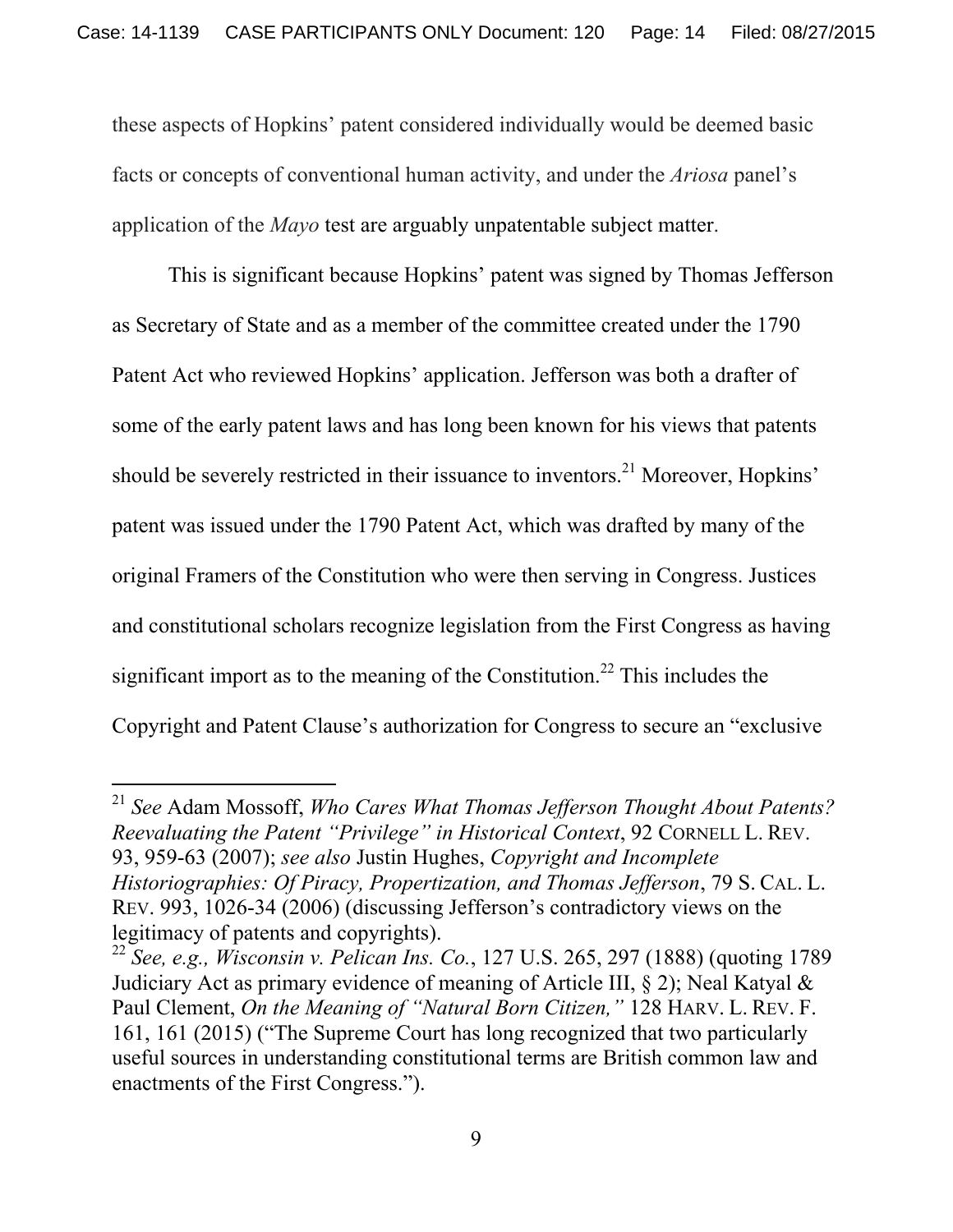Right" to "Inventors" for their "Discoveries" in order to advance the "progress of . . . useful Arts." Thus, when a contemporary court reaches a decision that calls into question a patent validly issued under the 1790 Patent Act and signed by Jefferson himself, it is cause to question whether this court has applied the law correctly.

As has been made clear, the panel decision not only contradicts the *Bilski* Court's injunction that § 101 is a "dynamic provision designed to encompass new and unforeseen inventions," *Bilski,* 561 U.S. at 605, such as the revolutionary genetic diagnostic testing methods made possible by the modern biotech revolution, it also casts doubt on classic patented innovation validly issued or upheld by the Supreme Court. This suggests that the *Ariosa* panel has misapplied § 101 jurisprudence and that the error is significant enough to warrant *en banc*  consideration.

#### **CONCLUSION**

*Amici* urge this court to grant rehearing of this matter *en banc* and reverse the panel decision.

Respectfully submitted,

 /s/Kevin E. Noonan Kevin E. Noonan McDonnell Boehnen Hulbert & Berghoff LLP 300 South Wacker Drive Chicago, IL 60606 (312) 913-0001 *Counsel for Amicus Curiae* 

10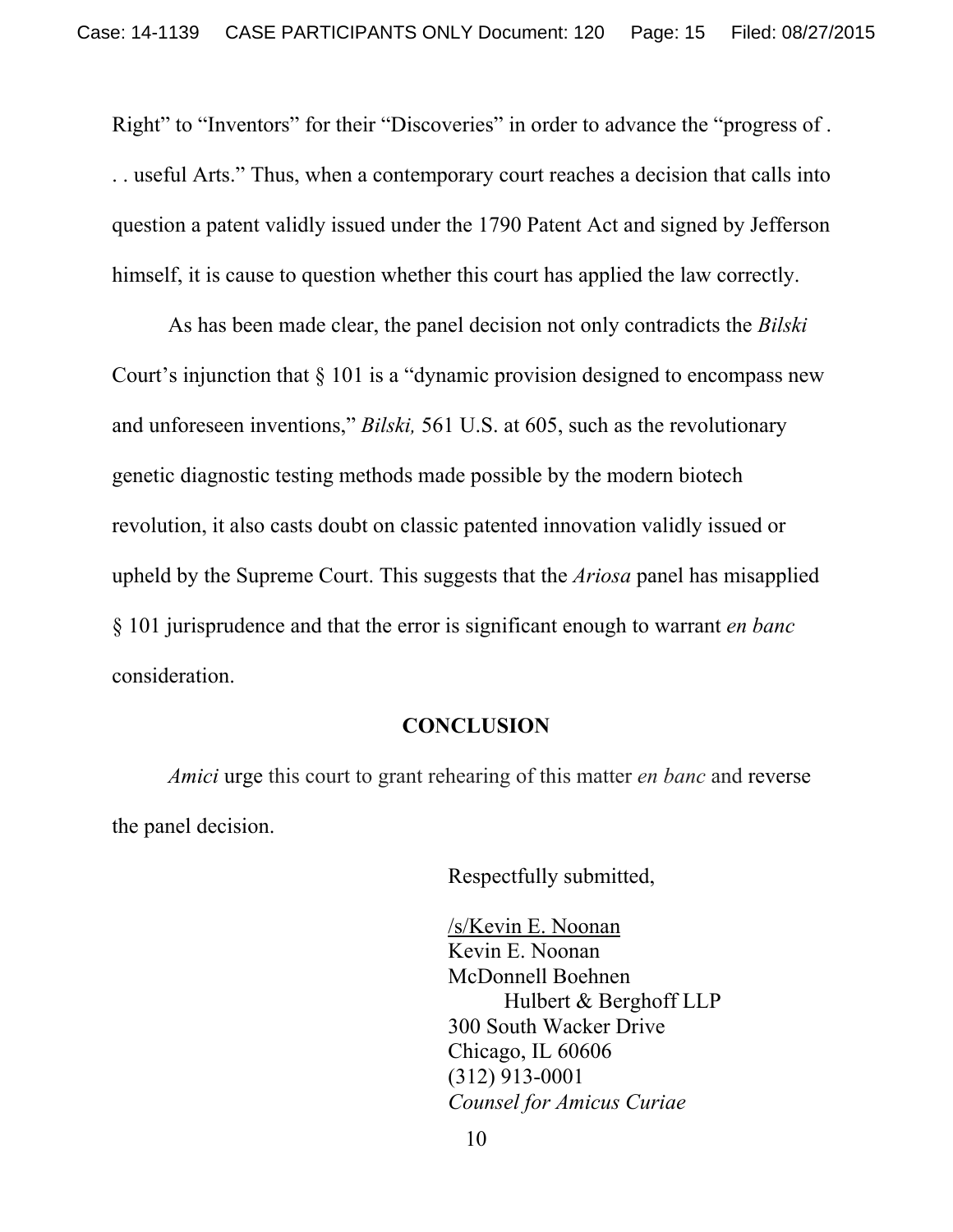*Full List of Amici Curiae:*

Dan L. Burk Chancellor's Professor of Law University of California, Irvine School of Law

Bernard Chao Associate Professor University of Denver Sturm College of Law

Ralph D. Clifford Professor of Law University of Massachusetts School of Law

Christopher A. Cotropia Professor of Law University of Richmond School of Law

Gregory Dolin Associate Professor of Law University of Baltimore School of Law

Richard A. Epstein Laurence A. Tisch Professor of Law New York University School of Law

Christopher Frerking Professor of Law University of New Hampshire School of Law

Yaniv Heled Assistant Professor of Law Georgia State University College of Law

Timothy Holbrook Professor of Law Emory University School of Law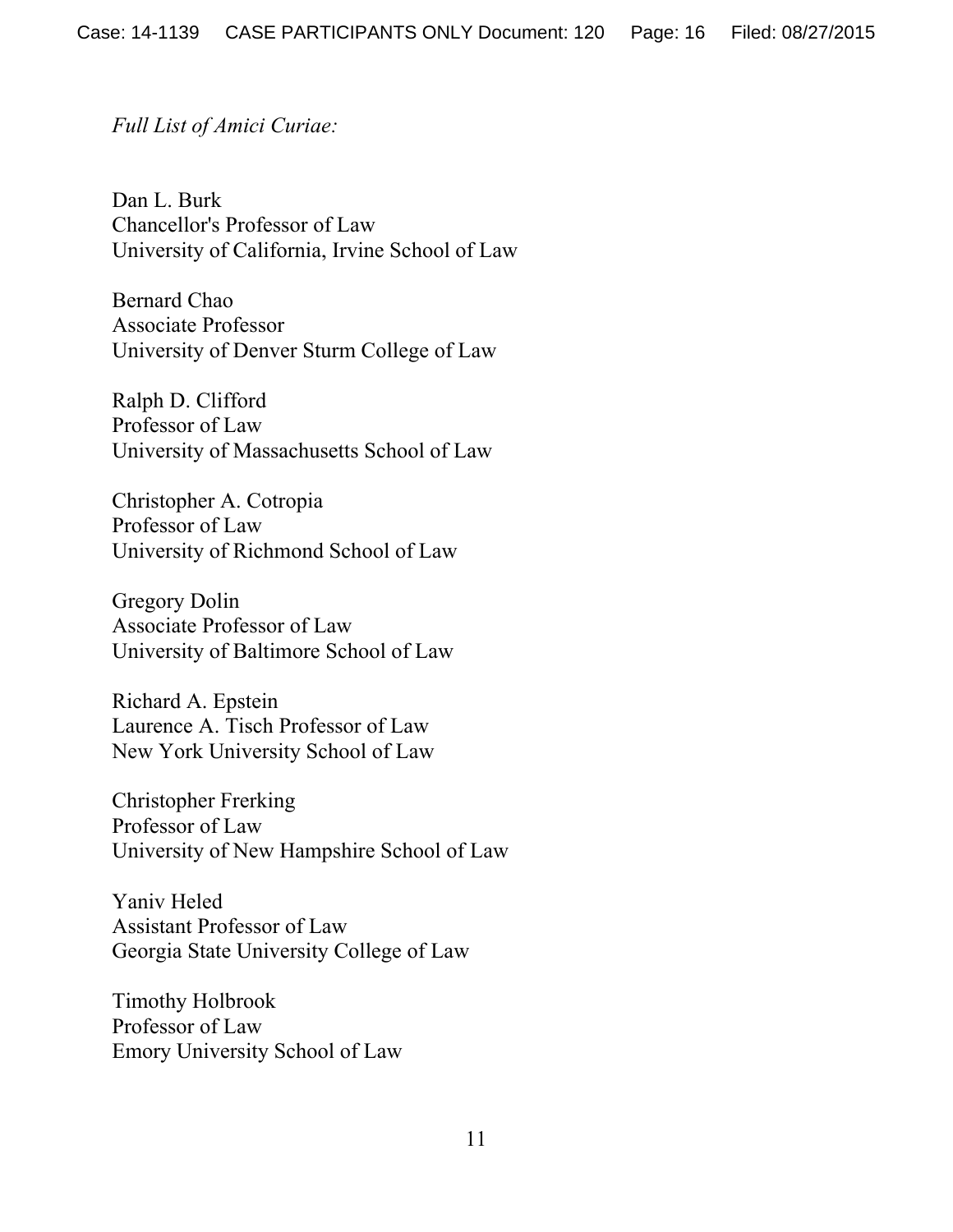Christopher M. Holman Professor of Law UMKC School of Law

Gus Hurwitz Assistant Professor of Law Nebraska College of Law

Mark D. Janis Robert A. Lucas Chair of Law Indiana University Bloomington Maurer School of Law

Adam Mossoff Professor of Law George Mason University School of Law

Sean M. O'Connor Boeing International Professor University of Washington School of Law

Kristen Osenga Professor of Law University of Richmond School of Law

Lee Petherbridge Professor of Law Loyola Law School

Michael Risch Professor of Law Villanova University School of Law

Mark F. Schultz Associate Professor of Law Southern Illinois University School of Law

Sean B. Seymore FedEx Research Professor of Law Vanderbilt University Law School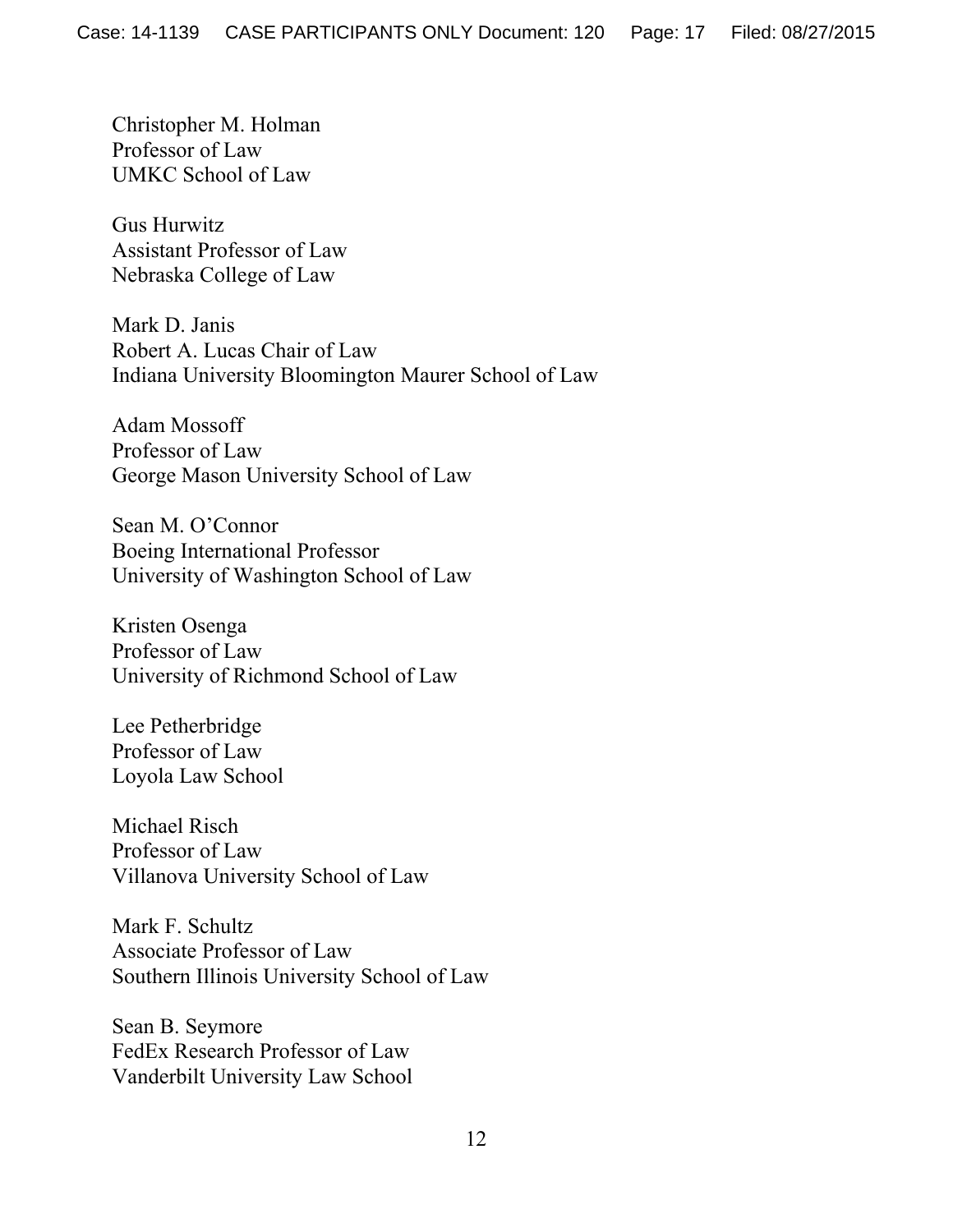Ted Sichelman Professor of Law University of San Diego School of Law

Brenda M. Simon Associate Professor of Law Thomas Jefferson School of Law

Shine Tu Associate Professor of Law West Virginia University College of Law

Saurabh Vishnubhakat Associate Professor of Law Texas A&M University School of Law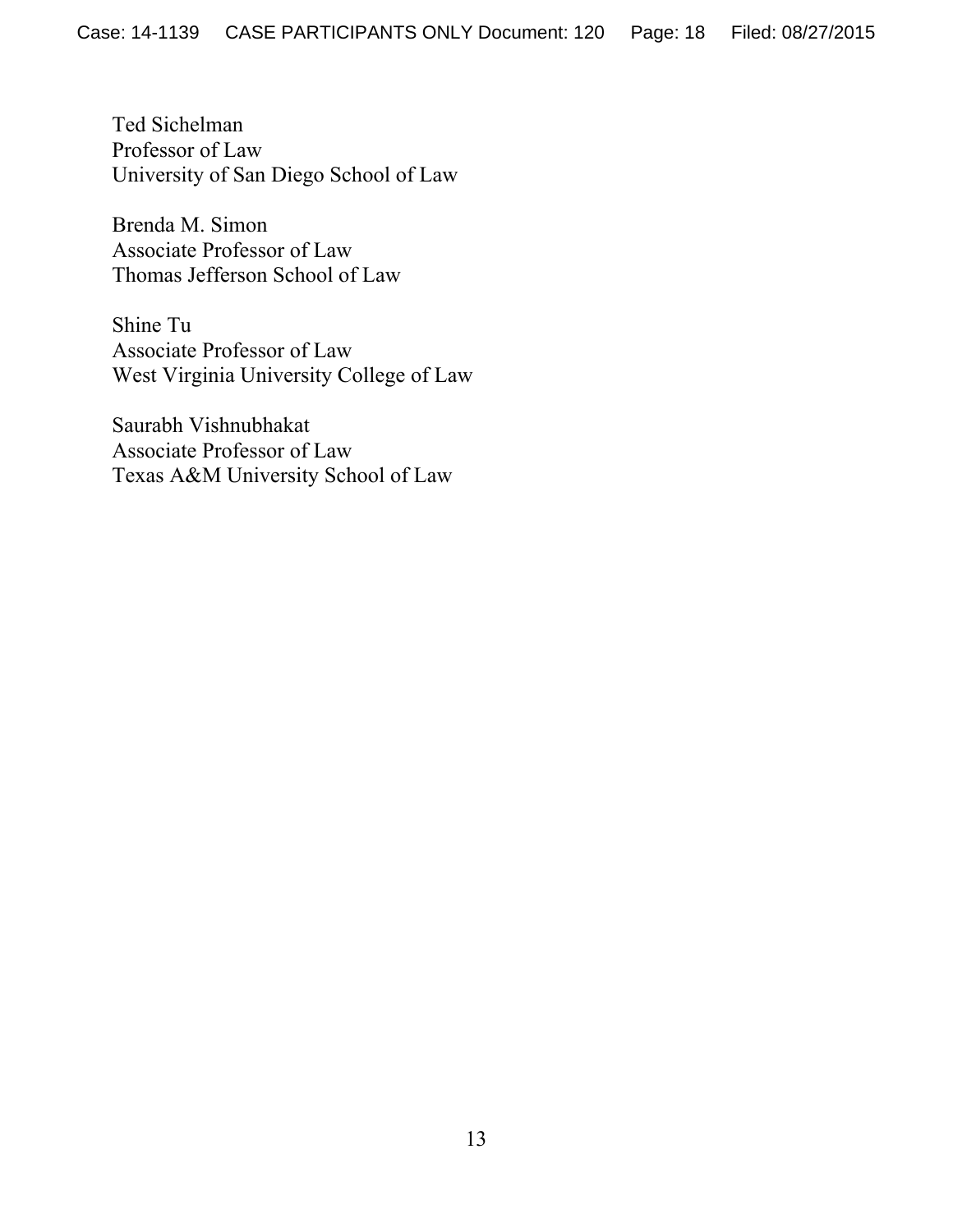# **CERTIFICATE OF COMPLIANCE**

 This brief complies with the page limitation of Fed. Cir. R. App. P. 35(g), as it does not exceed 10 pages.

 The brief complies with the typeface requirements of Fed. R. App. P.  $32(a)(5)$  and the type style requirements of Fed. R. App. P.  $32(a)(6)$  because this brief has been prepared in a proportionally-spaced typeface using Microsoft Word 2007 in 14-point Times New Roman type.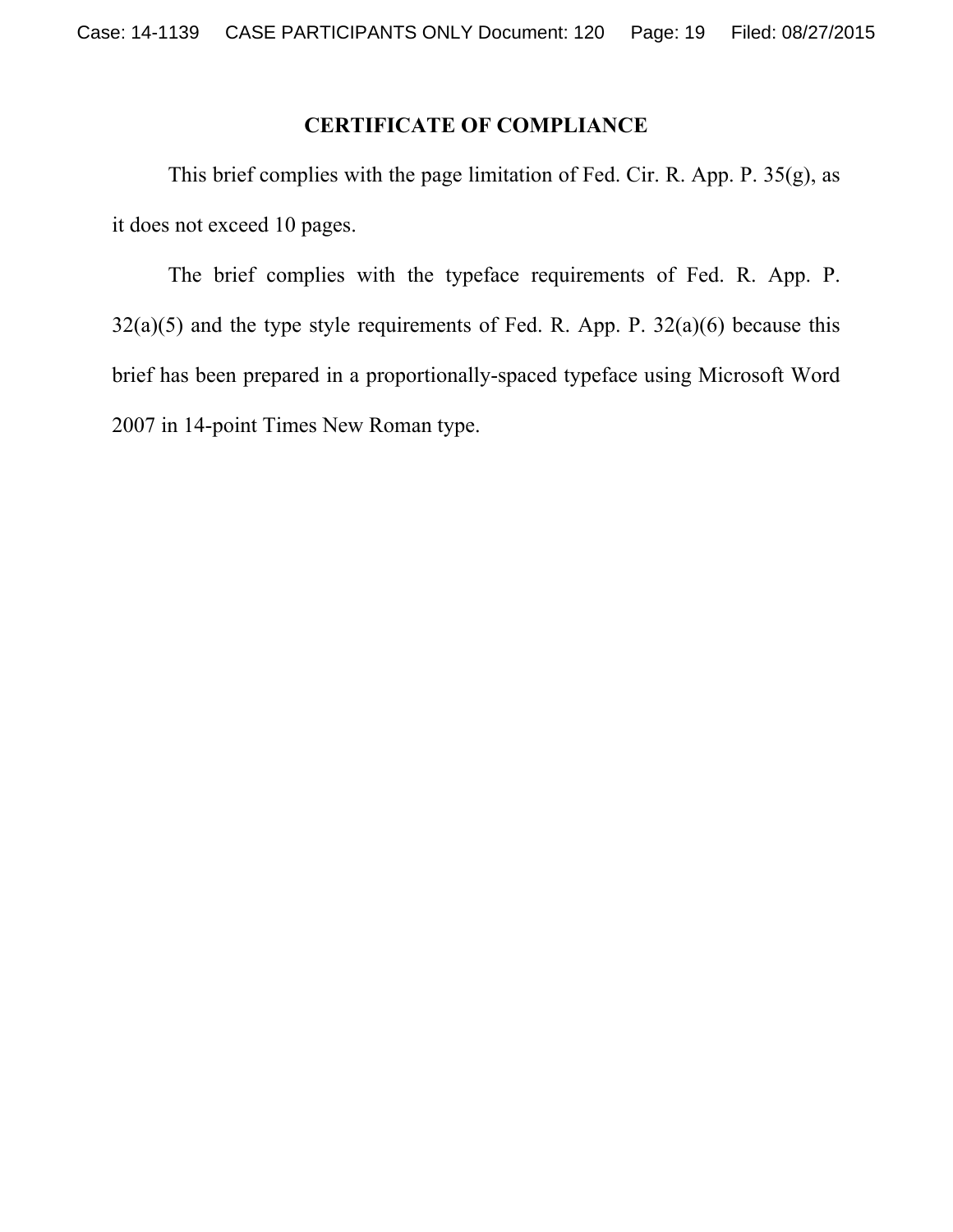#### **CERTIFICATE OF SERVICE**

I, Gary Y. Chyi, being duly sworn according to law and being over the age of 18, upon my oath deposes and states that:

Counsel Press was retained by Kevin E. Noonan, McDonnell Boehnen Hulbert & Berghoff LLP, Attorneys for *Amicus Curiae* Twenty-Three Law Professors, to print this document. I am an employee of Counsel Press.

On August 27, 2015, Mr. Noonan authorized me to electronically file the foregoing Brief of *Amicus* Curiae Twenty-Three Law Professors In Support of Appellants' Petition for Rehearing *En* Banc with the Clerk of the Federal Circuit using the CM/ECF System, which will serve e-mail notice of such filing on the following:

David I. Gindler (*Principal Counsel*) Andrei Iancu Amir Naini Irell & Manella LLP 1800 Avenue of the Stars, Suite 900 Los Angeles, CA 90067 310-277-1010 dgindler@irell.com aiancu@irell.com anaini@raklaw.com *Counsel for Appellee Ariosa Diagnostics, Inc.*

William P. Schuck (*Principal Counsel*) Bartko, Zankel, Bunzel & Miller One Embarcadero Center Suite 800 San Francisco, CA 94111 415-956-1900 pschuck@bzbm.com *Counsel for Appellees Natera, Inc., et al.*